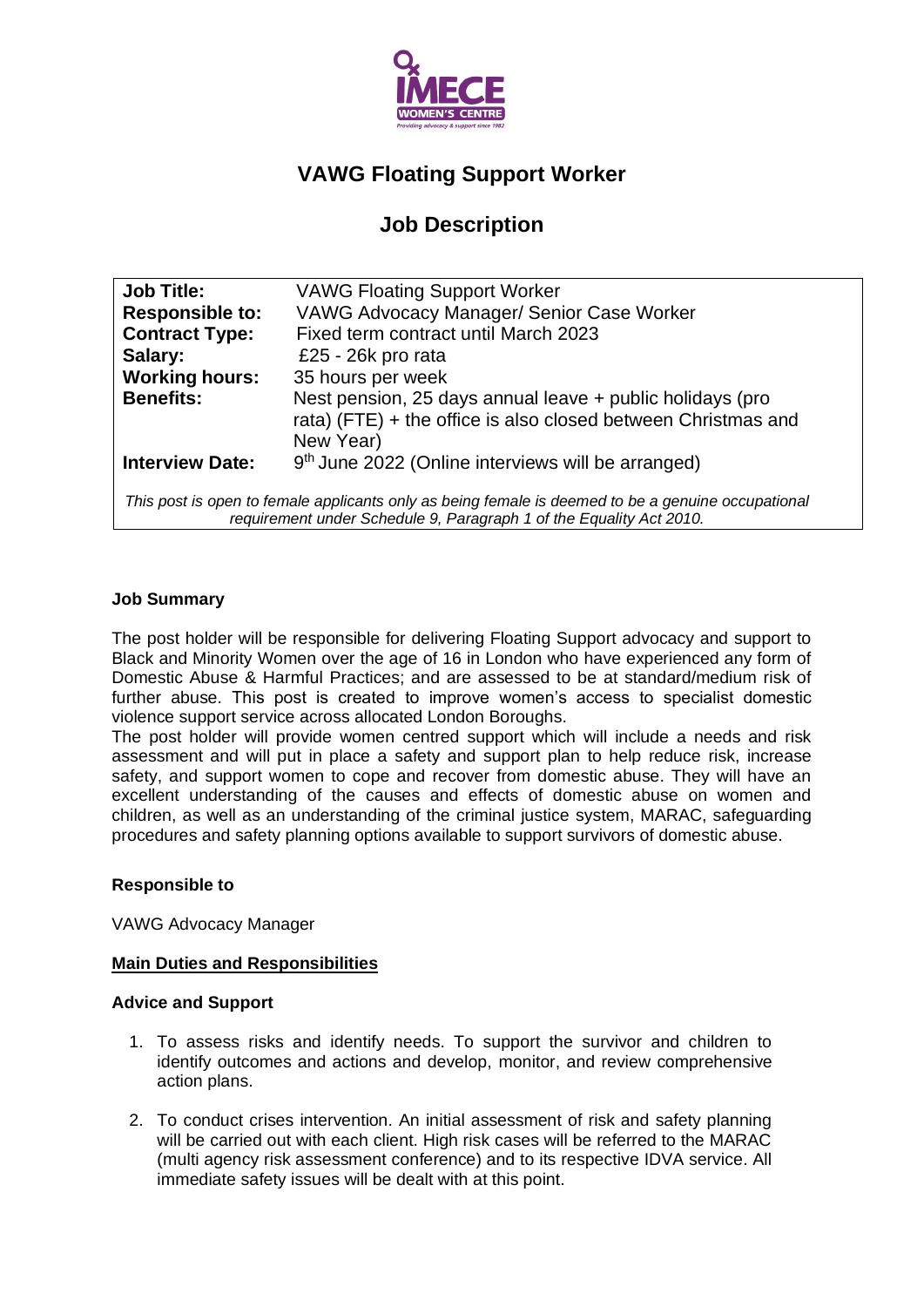

- 3. To assess needs and support the survivor and children to identify outcomes and actions and develop, monitor, and review comprehensive support plans. To provide further intervention for a period of up to up to 6 months for follow up work.
- 4. To advocate, both verbally and in writing, in a range of settings including in civil and criminal proceedings and with criminal justice professionals.
- 5. To work in partnership with other agencies, including participation at the MARAC, and to contribute to the design of interventions and the design of plans which protect survivors and their children whilst maintaining an independent role on behalf of the survivors, keeping their safety central to the plans. Coordination of support packages to ensure all survivors' needs are met and avoid duplication of support
- 6. To prevent future homelessness amongst survivors experiencing domestic abuse and their children
- 7. To ensure that any issues in relation to safeguarding children or adults at risk are brought to the immediate attention of the Service Manager/ Safeguarding Officer or if unavailable to other senior Manager
- 8. To recognise, respect and address the needs of service-users who face barriers when seeking help to access the advocacy service, including those from different ethnic and cultural backgrounds, LGBT communities, and disabled people.
- 9. To carry out periodic and regular case reviews in liaison with the line manager, to review ongoing risk and needs, using the outcomes to inform action planning.
- 10. To report any problems/difficulties/complaints to the line manager and participate in follow up investigations as required.
- 11. To establish and maintain strong links with service users to encourage their involvement in the activities of through outreach work, telephone contact etc.
- 12. To carry out drop-in advice and information services centrally and on an outreach basis
- 13. To carry out all follow up activity arising from the service.
- 14. To undertake telephone advice and information sessions as appropriate.
- 15. To maintain detailed knowledge of relevant areas of family law, destitute domestic violence concession, social welfare law, including benefits, housing, debt, employment, and immigration and NRPF
- 16. To liaise with a range of agencies to promote the interests of Black and minorities Turkish, Kurdish and Turkish Cypriot Women as it relates to their advice and information needs.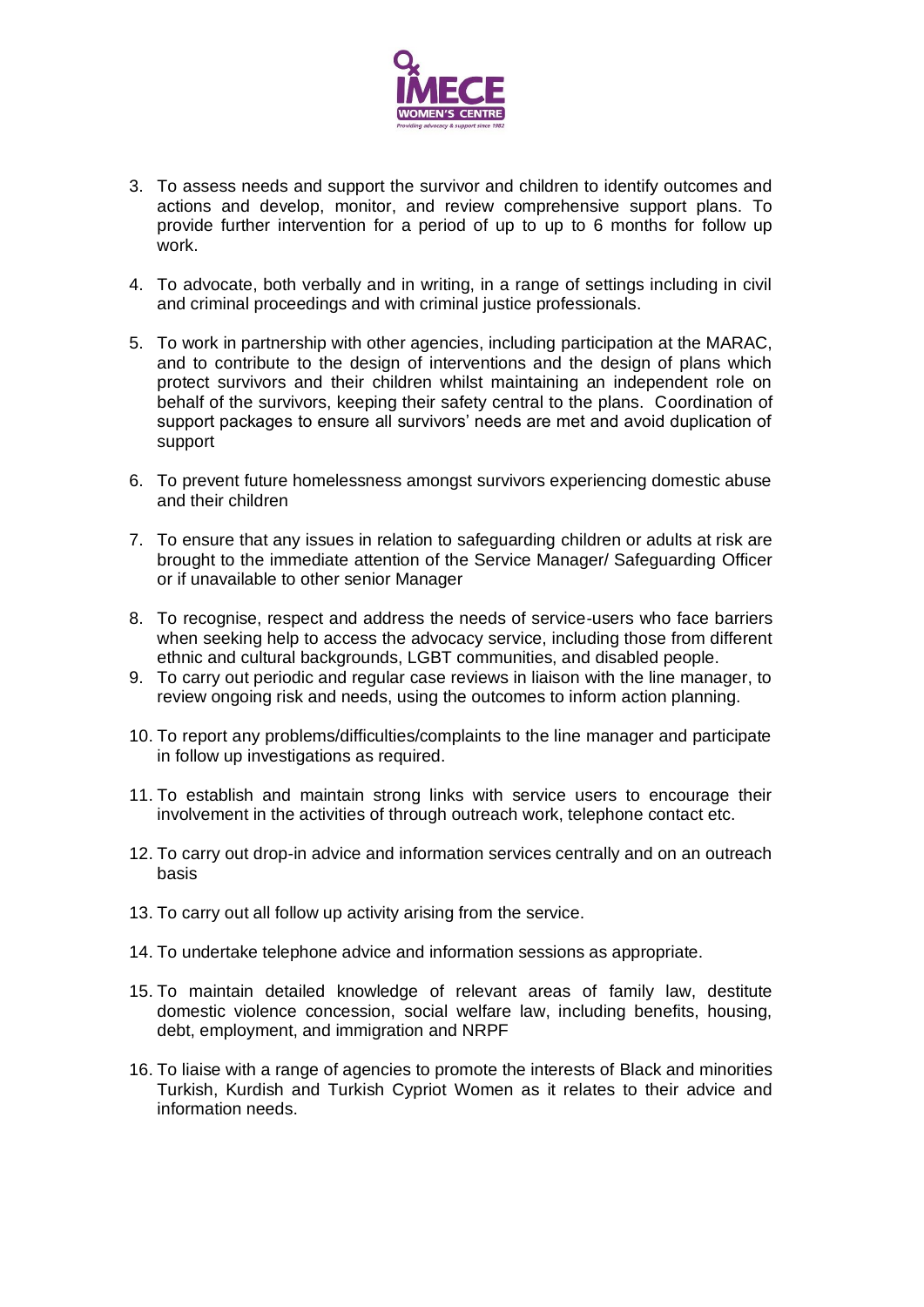

- 17. To ensure that Diversity and Equality is at the centre of the service and the service is responsive to and meets the needs of all women
- 18. To promote and ensure compliance with IMECE Women's Centre's Diversity Policy and strategies; to value diversity and find innovative and creative ways of engaging with all sections of the local community.

### **Recording/ Monitoring/ Reporting**

- 1. To ensure all case recording meets quality standards to an external auditable standard. And to update a range of IT and paper systems, ensuring case files and data are continually maintained independently and confidently to a high professional standard and within required timescales.
- 2. Keep accurate, confidential case records
- 3. Collect and record statistics on client enquiries
- 4. To maintain monitoring and evaluation systems for the project
- 5. When necessary, submit and present reports to Service Manager
- 6. Attend project partnership meetings and present 's work to other partners as and when required

#### **Managing security**

- 1. To ensure 's lone working procedures are followed and report whereabouts to the service manager when visiting clients.
- 2. To ensure that security of sensitive information is maintained and complies with the requirements of the Data Protection Act 2018.

#### **Managing health and safety**

1. To promote and ensure safe working for self and others by strict adherence to Security procedures and Health and Safety policy.

#### **Managing self**

- 1. To promote and support equality and empowerment within all areas of work.
- 2. To develop and maintain positive, collaborative working relationships with all partner and staff both locally and across the wider organisation, being committed as part of the team to providing a high level of support to survivors.
- 3. To actively participate in Refuge's performance management processes including regular supervisions and development.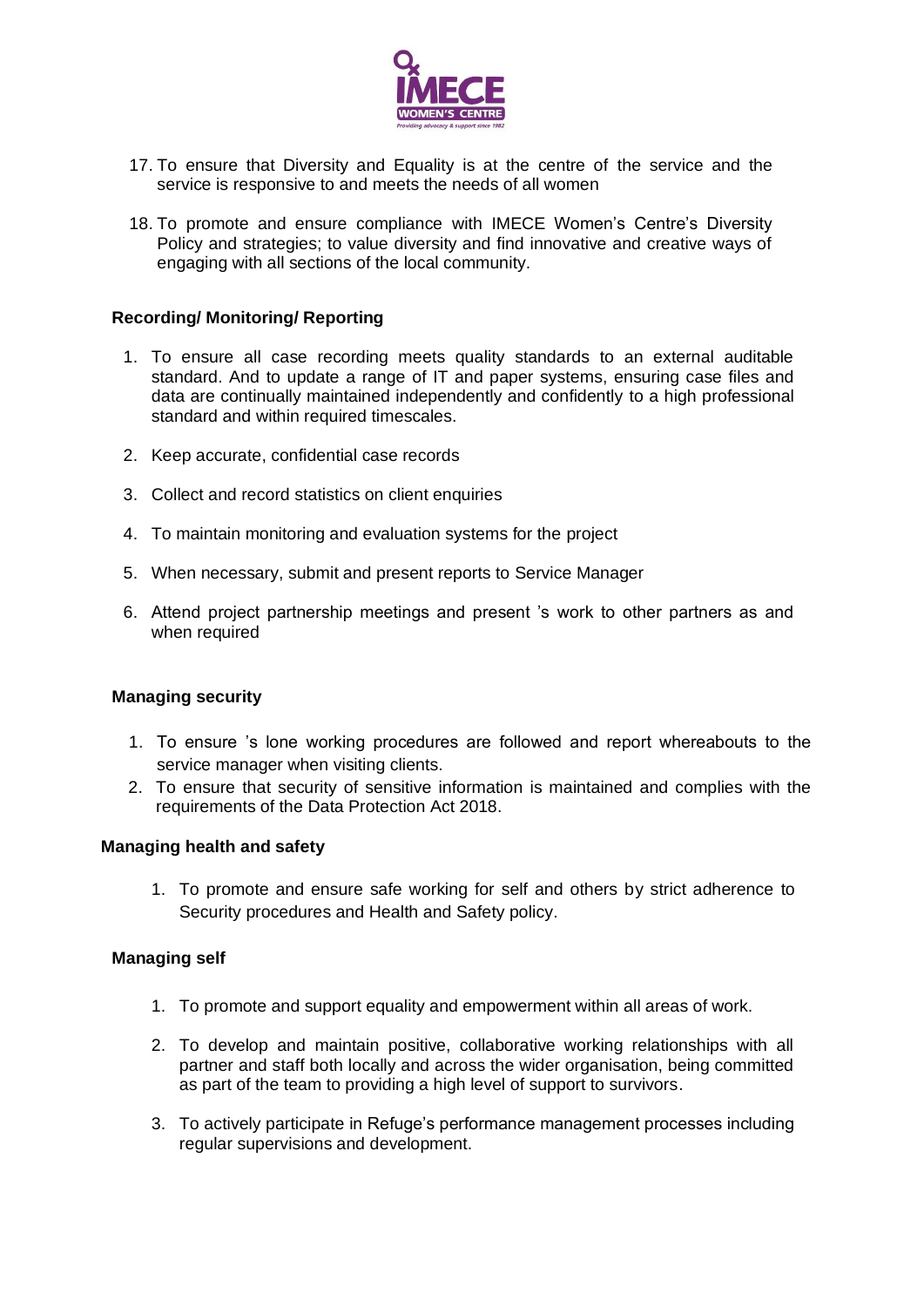

4. To actively role model and display behaviours that reflect 's Values and Behaviour Framework.

#### **Other duties**

- 1. To be involved in the production of 's annual report
- 2. To prepare with other staff members, publicity materials for and its projects.
- 3. To deliver presentations and training to external agencies to increase local understanding of domestic abuse.
- 4. To represent 's at meetings, seminars and conferences as directed
- 5. To attend all approved training courses
- 6. To undertake evening and weekend work as required
- 7. To adhere to Women's Centre's policies and procedures including confidentiality and information sharing, safeguarding, record keeping, health & safety and equal opportunities policies
- 8. To promote and ensure compliance with Women's Centre's Diversity Policy and strategies; to value diversity and find innovative and creative ways of engaging with all sections of the local community.
- 9. To be responsible for the safety of the building and undertake all duties in line with Health and Safety.
- 10. To attend all team, staff meetings and when directed management committee meetings.
- 11. To represent externally, including Women's Day events, marches, and other relevant demonstrations.
- 12. To undertake any other duties as may be required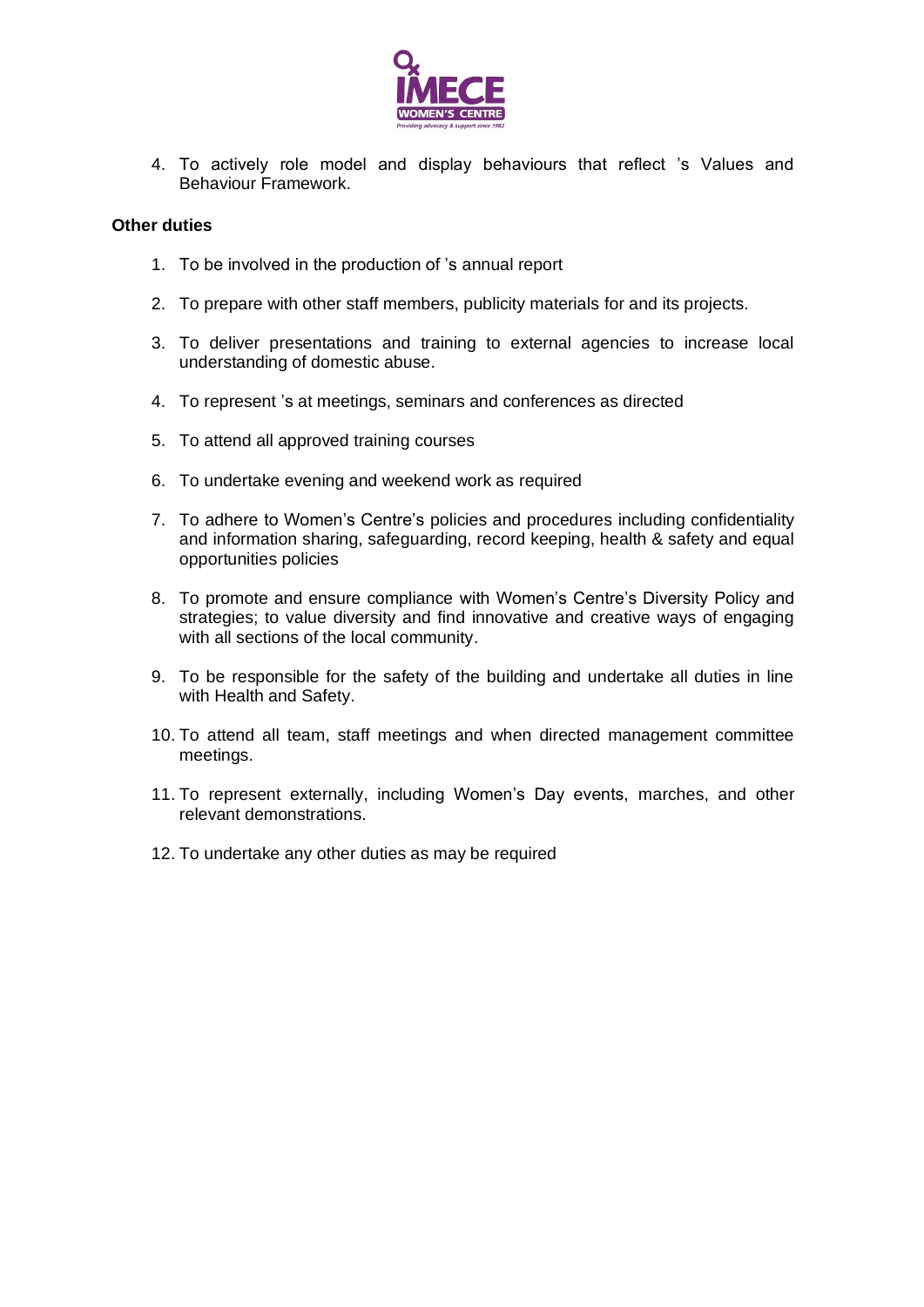

## **IMECE WOMEN'S CENTRE**

# **PERSON SPECIFICATION**

# **VAWG Floating Support Worker**

| experience |                                                                                                                                                                                                                                                                                           | <b>Assessment</b><br>Method*            | <b>Application</b> | <b>Interview</b> |
|------------|-------------------------------------------------------------------------------------------------------------------------------------------------------------------------------------------------------------------------------------------------------------------------------------------|-----------------------------------------|--------------------|------------------|
|            | <b>Specification</b>                                                                                                                                                                                                                                                                      | <b>Essential or</b><br><b>Desirable</b> |                    |                  |
| 1.         | Can speak either Kirmanci or Zazaki.                                                                                                                                                                                                                                                      | D                                       | A                  |                  |
| 2.         | Knowledge of the issues facing women,<br>children, and young people from Turkish<br>Kurdish and Cypriot Turkish and women from<br>other backgrounds affected by violence against<br>women along with the ability to identify<br>women's individual and collective needs                   | E                                       | A                  |                  |
| 3.         | Non-judgmental, non-directive and anti-<br>discriminatory approach to empowering women                                                                                                                                                                                                    | E                                       | A                  | ı                |
| 4.         | Extensive experience in providing advice,<br>advocacy and support in two or more of the<br>following areas: immigration and housing,<br>welfare, violence against women                                                                                                                   | D                                       | $\mathbf{A}$       | I                |
| 5.         | Experience of working in partnership with other<br>agencies                                                                                                                                                                                                                               | D                                       | A                  |                  |
| 6.         | Experiencing of working within safeguarding<br>frameworks and a good knowledge of legal and<br>welfare issues relating to children and young<br>people                                                                                                                                    | E                                       | A                  | I                |
| 7.1        | Demonstrable experience of report writing to a<br>high specification                                                                                                                                                                                                                      | Е                                       | A                  |                  |
| 8.         | An ability to manage, organise and prioritise<br>own workload and to work independently and<br>as part of a team within a framework of policies<br>and procedures.                                                                                                                        | E                                       | A                  | ı                |
| 9.         | Experience of developing and delivering<br>workshop/training sessions to diverse audience                                                                                                                                                                                                 | E                                       | A                  | I                |
|            | 10 Proficient written and verbal communication<br>skills in computer literacy and the ability to<br>complete records and reports effectively and<br>accurately.                                                                                                                           | Е                                       | A                  | T                |
|            | 11 Ability to advocate within a multi-agency<br>framework                                                                                                                                                                                                                                 | Е                                       | A                  |                  |
|            | 12 Excellent communication skills with the ability to<br>communicate effectively<br>with service users and statutory,<br>voluntary, and other stakeholders<br>verbally and in writing<br>advocating for service users, raising<br>awareness of gender violence issues<br>and representing | Е                                       | A                  | Т                |
|            | 13 Ability to critically assess own performance and                                                                                                                                                                                                                                       | Е                                       | A                  |                  |